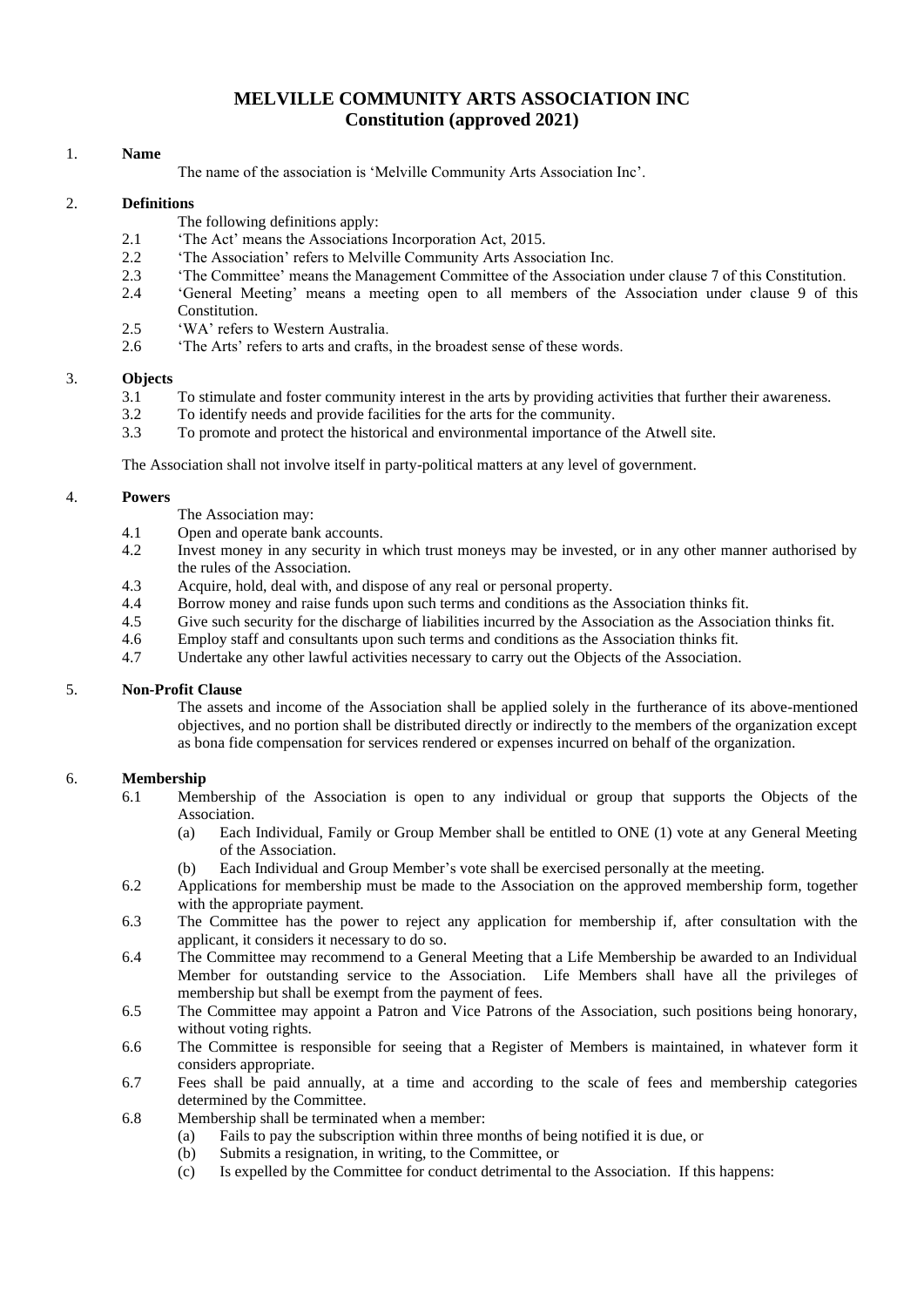- (i) Such member must be notified, in writing, of the Committee's intention to expel the member, stating the reason and giving the member the opportunity to address the Committee.
- (ii) After its deliberations the Committee must notify the member, in writing, of its decision, which takes effect immediately upon the receipt of the notice of expulsion.
- (iii) The expelled member has the right of appeal to a Special General Meeting called for that purpose.

## 7. **Management**

- 7.1 The affairs of the Association shall be managed by a Management Committee, comprising the Office Bearers of the Association, (President, one or more Vice Presidents, Secretary and Treasurer), and at least three (3) and no more than five (5) Committee Members.
- 7.1 (b) If a vacancy occurs during the year, the committee may co-opt a person to fill the vacancy until the next AGM. The committee will undertake a skills audit prior to co-opting to identify needed skills. The Committee may call for nominations or approach a candidate with the required skills to fill the vacancy. The committee must vote on the new member with a majority prevailing.
- 7.2 Each Officer or Committee Member must be a financial member of the Association and shall hold office until the Annual General Meeting next after the date of election or appointment but is eligible to re-nominate for election to the same or any other position on the Committee.
- 7.3 The Committee shall, subject to the rules of this Constitution, exercise all the powers and functions of the Association. It may:
	- (a) Make by-laws as necessary for the good conduct of the Association's affairs and keep a record of these, and the date from which they take effect. Such by-laws may be over-ruled by a Special General Meeting of the Association called for such purpose.
	- (b) Establish Sub-committees to look into or carry out the business of the Association according to Management Committee policy. Each Sub-committee shall include at least one (1) member of the Committee and shall submit regular reports to the Committee on its activities.
	- (c) Appoint a member to fill any vacancy that may occur, until the next Annual General Meeting.
	- (d) Invite Group Members not represented on the Committee to nominate a person to represent them, provided that person is also an Individual Member of the Association.
	- (e) Require the presence of a staff member at Committee meetings on a regular or occasional basis.
- 7.4 The Committee shall meet monthly, at a time and place to be fixed by it, or as often as required to complete the business of the Association.
	- (a) A quorum for such meetings shall be at least 50% of the Committee, including at least two (2) Office Bearers.
	- (b) The President, or in his/her absence a Vice-President, will normally chair the meeting. If no President or Vice President is present the Committee shall elect a Chairperson.
	- (c) Voting shall be by show of hands, with all members having one vote, except that, in the case of a tied vote, the Chairperson shall exercise a casting vote.
- 7.5 An Executive Committee, comprising the Office Bearers of the Association, shall decide matters of urgency between Committee meetings. Such decisions must be submitted to the full Committee at its next meeting for ratification.
- 7.6 The Secretary shall maintain a register of Members of the Management Committee and their positions.
- 7.7 Elections for positions on the Management Committee shall be conducted at the Annual General Meeting of the Association. The Committee shall appoint a Returning Officer, who shall:
	- (a) Call for nominations, in writing, bearing the name and signature of the proposer, seconder and nominee, to be delivered to the Returning Officer prior to the commencement of the Annual General Meeting.
	- (b) Check that the proposer, seconder and nominee are financial members of the Association; otherwise the nomination shall be ruled invalid.
	- (c) At the Annual General Meeting, declare filled those positions on the Committee where the number of nominations equals those required for the position. Should there be more nominations than required the Returning Officer shall conduct a ballot to determine the successful candidate/s. The Returning Officer shall then call for nominations from the floor to fill those positions still vacant. Should any positions remain vacant at the end of the meeting the incoming Committee has the power to co-opt from the membership, until the next Annual General Meeting.
	- (d) At the conclusion of the elections, invite the incoming President to take the chair.

# 8. **Duties of the Committee**

- 8.1 All members of the Committee shall:
	- (a) Take all reasonable steps to ensure that the Association complies with its obligations under the Act.
	- (b) Disclose any interest they may have in any contract or proposed contract entered or proposed to be entered into by the Committee on behalf of the Association.
	- (c) Endeavour to contribute to the best of their ability to the effective and efficient operation of the Association.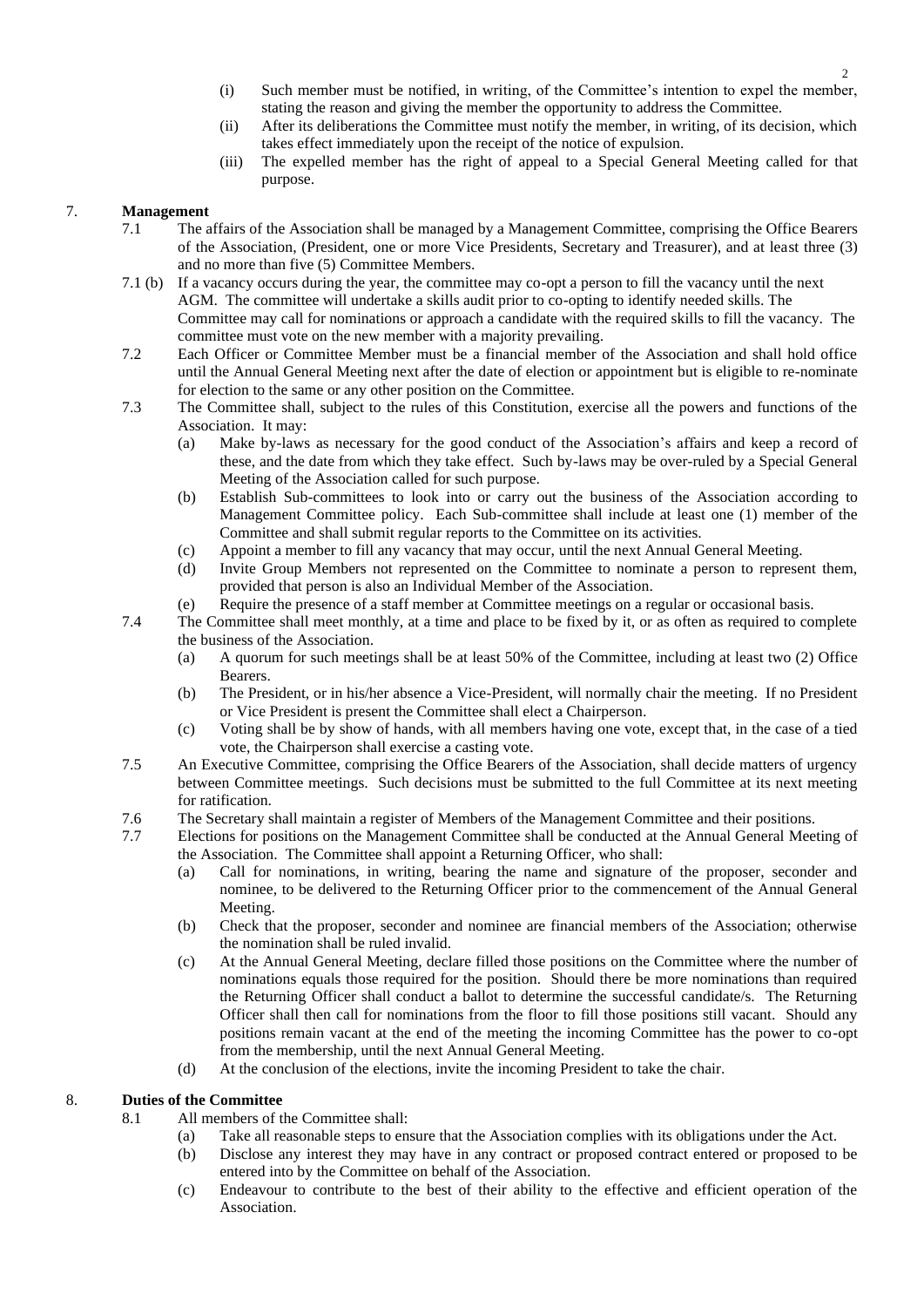- 8.2 The President shall:
	- (a) Liaise with the Secretary to prepare an Agenda for all General and Committee meetings and act as chairperson when present.
	- (b) Be, ex-officio, a member of all sub-committees, unless another Committee member is appointed to deputise for him/her.
	- (c) Act as spokesperson for the Association to ensure that the membership and general community understand the policies of the Committee. This power may be delegated to another Committee member, when necessary.
- 8.3 A Vice-President shall:
	- (a) Deputise when the President is absent, or when requested to do so by the President.
	- (b) Perform such other duties as shall be determined from time to time.
- 8.4 The Secretary shall:
	- (a) Ensure accurate minutes are recorded and filed for future reference of all General and Committee meetings, and that copies of these are distributed to Committee members before the next meeting.
	- (b) Prepare an Agenda for all General and Committee meetings in consultation with the President.
	- (c) Ensure that all correspondence requiring the attention of the Committee is tabled at the next meeting and is then passed to the appropriate person to deal with. Copies of all correspondence in and out, unless of a routine nature, shall be retained on file by the Secretary.
	- (d) Ensure that accurate records are kept of the Rules and By-laws of the Association, the Membership List and the List of Management Committee Members.
	- (e) Carry out such other duties as the Committee may request from time to time.
- 8.5 The Treasurer shall:
	- (a) Ensure that accounting records are kept that correctly show the financial transactions and position of the Association, in such a way that true and fair accounts can be prepared at any time and can be conveniently and properly audited.
	- (b) Present a report of the current financial position of the Association at each Committee meeting.
	- (c) Have an Audited Financial Statement of the Association's affairs prepared at the end of each Financial Year and present this to the membership at the Annual General Meeting.
	- (d) Prepare, or have prepared, projected budgets and cash flow charts so that the financial position of the Association can be monitored regularly.
	- (e) Carry out such other duties as the Committee may request from time to time.

#### 9. **General Meeting**

- 9.1 Annual General Meeting
	- (a) The Annual General Meeting shall be held within three (3) months of the end of the Association's financial year at a date and time determined by the Committee.
	- (b) Not less than fourteen clear days written notice shall be given of the Annual General Meeting and shall specify the place, date, and time of the meeting.
	- (c) The order of business of the Annual General Meeting shall be:
		- (i) The presentation of the Annual Reports
			- a) of the Association's affairs, by the President;
			- b) of the Association's audited Annual Financial Statement, by the Treasurer;
			- c) of the activities of the Association, by the Administrator.
		- (ii) The election of the Association's Management Committee for the coming year by the Returning Officer.
		- (iii) The introduction of the new President and Committee.
		- (iv) Any item of business remaining on the Agenda.

#### 9.2 Special General Meeting

- (a) The Secretary shall call a Special General Meeting of the Association whenever:
	- (i) The Committee decides.
	- (ii) A written request, signed by at least ten (10) members, is received clearly stating the reasons for such a meeting.
	- (iii) A member facing expulsion wishes to appeal to the membership.
- (b) Not less than fourteen (14) days notice shall be given to members of the Special General Meeting, clearly specifying the place, date and time of the meeting and the nature of the business to be considered.
- (c) If the Committee does not convene a requested meeting within thirty (30) days the petitioners may convene the meeting. The Committee shall give them access to the list of members and shall meet all reasonable costs involved.
- 9.3 The quorum for any Annual or Special General Meeting shall be twenty (20) members or 30% of the membership present at the meeting, whichever is the lesser; proxies do not count. If there is no quorum after thirty (30) minutes no business may be transacted, but those present may decide by majority vote to adjourn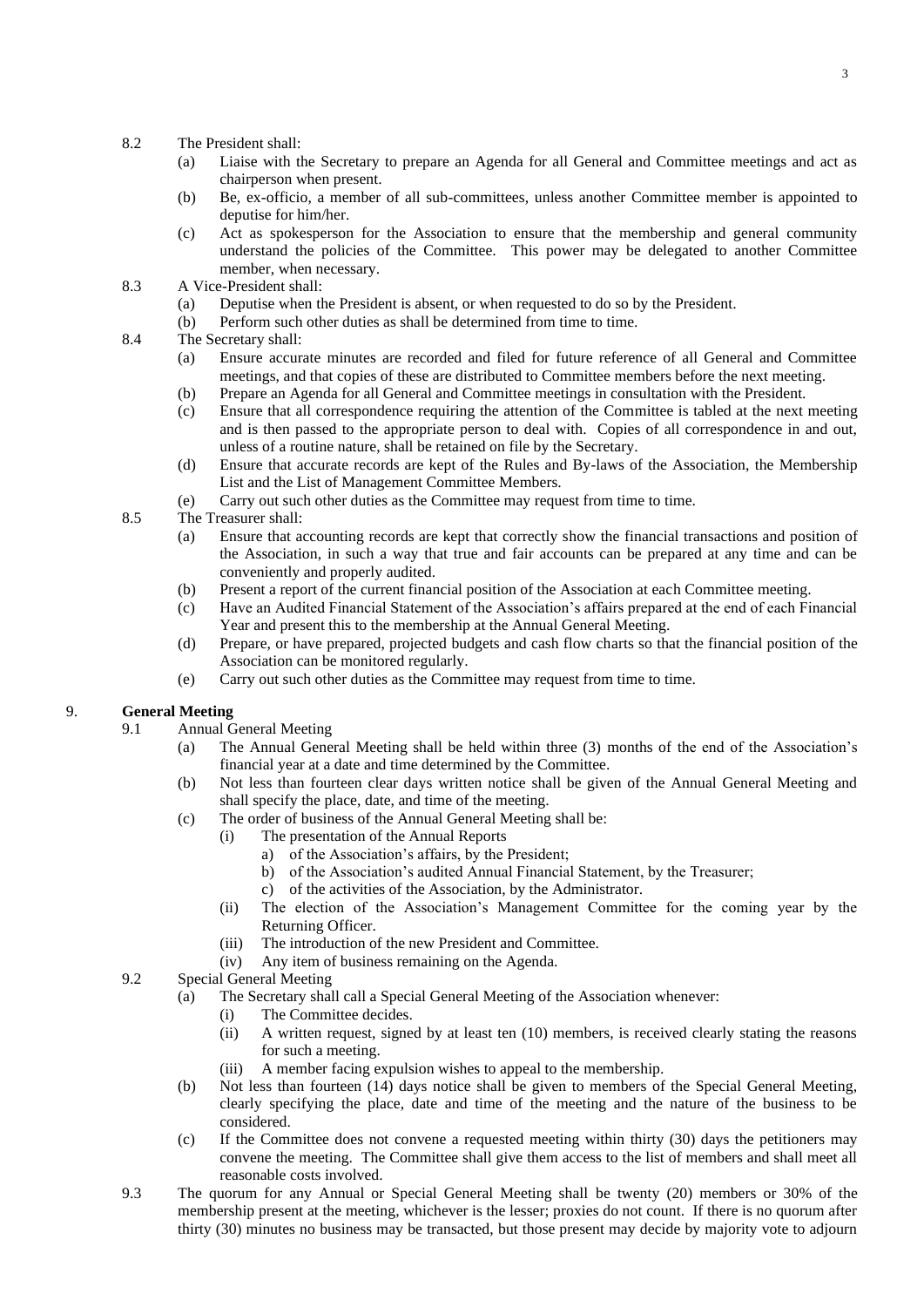the meeting to another date within 30 days. Should no quorum be present for the adjourned meeting the business to be discussed shall lapse.

- 9.4 All members, financial at the start of the meeting, shall have ONE vote; no proxies are allowed. Voting shall be by show of hands, unless the meeting decides by majority vote to hold a secret ballot, in which case the chairperson shall determine the form of the ballot, and the result declared shall be the resolution of the meeting.
- 9.5 Notice of a General Meeting shall be given in writing, by whatever means of communication is customary for that member, and proof of the despatch of such notice shall be deemed to be proof of the member receiving it.

#### 10. **Insurance**

The Committee shall effect such insurances as are legally required or are deemed necessary to adequately cover the Association's liability for any injury to persons or damage to property which may occur.

# 11. **Finance**

- All funds shall be deposited to the credit of the Association at such bank or building society as the Committee may determine from time to time. All such accounts shall be operated by, and require the signature of at least two (2) Office Bearers of the Association.
- 11.2 The Association's financial year shall run from July 1 to 30 June of the following year.

#### 12. **Accounts and Records**

- 12.1 The Committee shall appoint an Auditor not being a member of the Association, who shall audit the accounts and records of the Association.
- 12.2 The Committee shall give the Auditor(s) at all reasonable times full access to the Association's books and accounts to ensure the Association's financial affairs are correctly audited.
- 12.3 Upon reasonable notice to the Secretary, any financial member may inspect the Constitution, books and documents of the Association, excluding those of a confidential and personal nature that relate to staff and consumers of the Association.
- 12.4 The Association shall keep financial records that:
	- (i) Correctly record and explain its transactions, financial position and performance, and
	- (ii) Enable true and fair financial statements to be prepared.
- 12.5 Custody of association's books
	- (a) Except as otherwise decided by the board from time to time:
		- (i) The Secretary shall be responsible for ensuring the maintenance and control of the Association's books (except for the association's financial records).
		- (ii) The Treasurer is responsible for ensuring the custody and maintenance of the Association's financial records and securities.
		- (iii) The committee shall be responsible for ensuring the maintenance and control of the association's books including the association's financial records and securities.
- 12.6 The Association shall retain its financial records for 7 years after the transactions covered by the financial records are completed.

# 13. **Common Seal of Association**

- 13.1 The Association shall have a Common Seal on which its corporate name shall appear.
- 13.2 The Common Seal of the Association shall not be used without the express authority of the Management Committee and every use of the Common Seal shall be recorded in the minutes of a Management Committee Meeting.
- 13.3 The affixing of the Common Seal of the Association shall be witnessed by the President, Secretary or Treasurer and minuted at the next Management Committee Meeting.
- 13.4 The Secretary or such other person as the Committee decides shall be responsible for the safety of the Common Seal of the Association.

#### 14. **Alteration of Rules**

- 14.1 These rules may be altered or replaced by a 'special resolution', which is a resolution passed by a majority of not less than three quarters of members present at an Annual or Special General Meeting of the Association.
- 14.2 At least fourteen (14) days notice of the meeting must be given and must specify the proposed amendments.
- 14.3 Within one month of the passing of the special resolution, the Association must lodge with the Commissioner of Fair Trading:
	- (i) A notice of the special resolution setting out particulars of the amendments to the Rules;
	- (ii) A certificate from an authorised member of the Committee certifying that the resolution was duly passed as a special resolution and the Rules as so altered conform to the requirements of the Act.
- 14.4 The Deputy Commissioner of Taxation and the Chief Executive Officer of any organization that provides funds to the Association shall be notified in writing of any alteration to the Rules within thirty (30) days of approval of the alteration by the Commissioner for Corporate Affairs.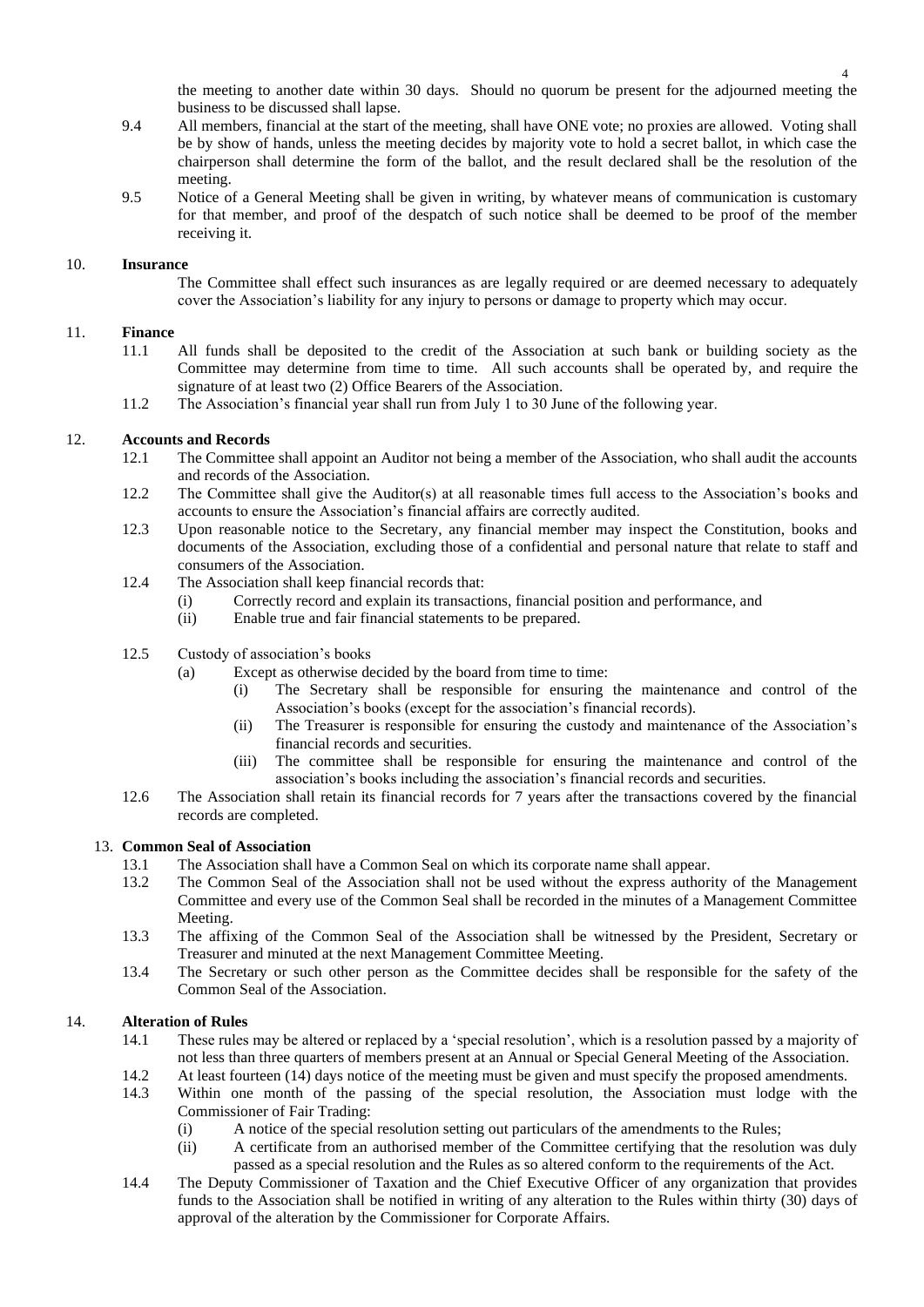## 15. Dispute Resolution

- Disputes arising under Constitution
- (a) This clause applies to:
	- (i) Disputes between members, and
	- (ii) Disputes between the association and one or more members that arise under the constitution or relate to the constitution.
- (b) In this Clause15, the term member includes any former member whose membership ceased not more than six (6) months before the dispute occurred
- (c) The parties to a dispute shall attempt to resolve the dispute between themselves within fourteen (14) days of the dispute coming to the attention of each party.
- (d) If the parties are unable to resolve the dispute, any party to the dispute may initiate a procedure under this Clause 15 by giving written notice to the Secretary of the parties to, and details of, the dispute.
- (e) The association shall hold a Committee meeting within twenty eight (28) days after the Secretary receives notice of the dispute under Clause 15(d) for the Committee to determine the dispute.
- (f) At the Committee meeting to determine the dispute, all parties to the dispute shall be given a full and fair opportunity to state their respective cases orally, in writing, or both.
- (g) The Secretary shall inform the parties to the dispute of the Committee's decision and the reasons for the decision within 7 days after the Committee meeting referred to in Clause 15(e).
- (h) If any party to the dispute is dissatisfied with the decision of the board, they may elect to initiate further dispute resolution procedures as set out in the constitution.

#### 16. Mediation

- (a) This Clause 16 applies:
	- (i) Where a person is dissatisfied with a decision made by the board under Clause  $15(g)$  or
	- (ii) Where a dispute arises between a member or more than one member and the association and any party to the dispute elects not to have the matter determined by the board.
- (b) If the parties to a dispute are unable to resolve the dispute between themselves within the time required by Clause 15(c) or a party to a dispute is dissatisfied with a decision made under Clause 15(g) a party to a dispute may:
	- (i) Provide written notice to the Secretary identifying the parties to, and the details of, the dispute, and
	- (ii) Agree to, or request the appointment of, a mediator to resolve the dispute.
- (c) The Secretary shall then ensure that a meditator is appointed to resolve the dispute who shall be:
	- (i) A person chosen by agreement between the parties to the dispute, or
	- (ii) In the absence of agreement between the parties to the dispute, a mediator appointed by the board.
- (d) Where the dispute relates to a proposal for the suspension or expulsion of a member this Clause 16 does not apply until the procedure under Clause 6.8 (c) in respect of the proposed suspension or expulsion has been completed.
- (e) The party or parties requesting the mediation shall pay the costs of the mediation.
- (f) The mediator can be a member provided the member is not a party to the dispute.
- (g) The parties to the dispute shall attempt to settle the dispute by mediation in good faith.
- (h) The parties are to exchange written statements of the issues that are in dispute between them and supply copies to the mediator at least five (5) days before the date of the mediation.
- (i) The mediator, in conducting the mediation, shall:
	- (i) Give the parties to the mediation every opportunity to be heard,
	- (ii) Allow all parties to consider any written statement submitted by any party, and
	- (iii) Ensure that natural justice is accorded to the parties to the dispute throughout the mediation.
- (j) The mediation shall be confidential.
- (k) Information provided by the parties in the course of the mediation cannot be used in any other legal proceedings that may take place in relation to the dispute.

# 17 **Inability to resolve dispute**

If a dispute cannot be resolved under the procedures set out in Clauses 15 and 16, any party to the dispute may apply to the Administrative Tribunal to determine the dispute in accordance with the Associations Act or otherwise at law.